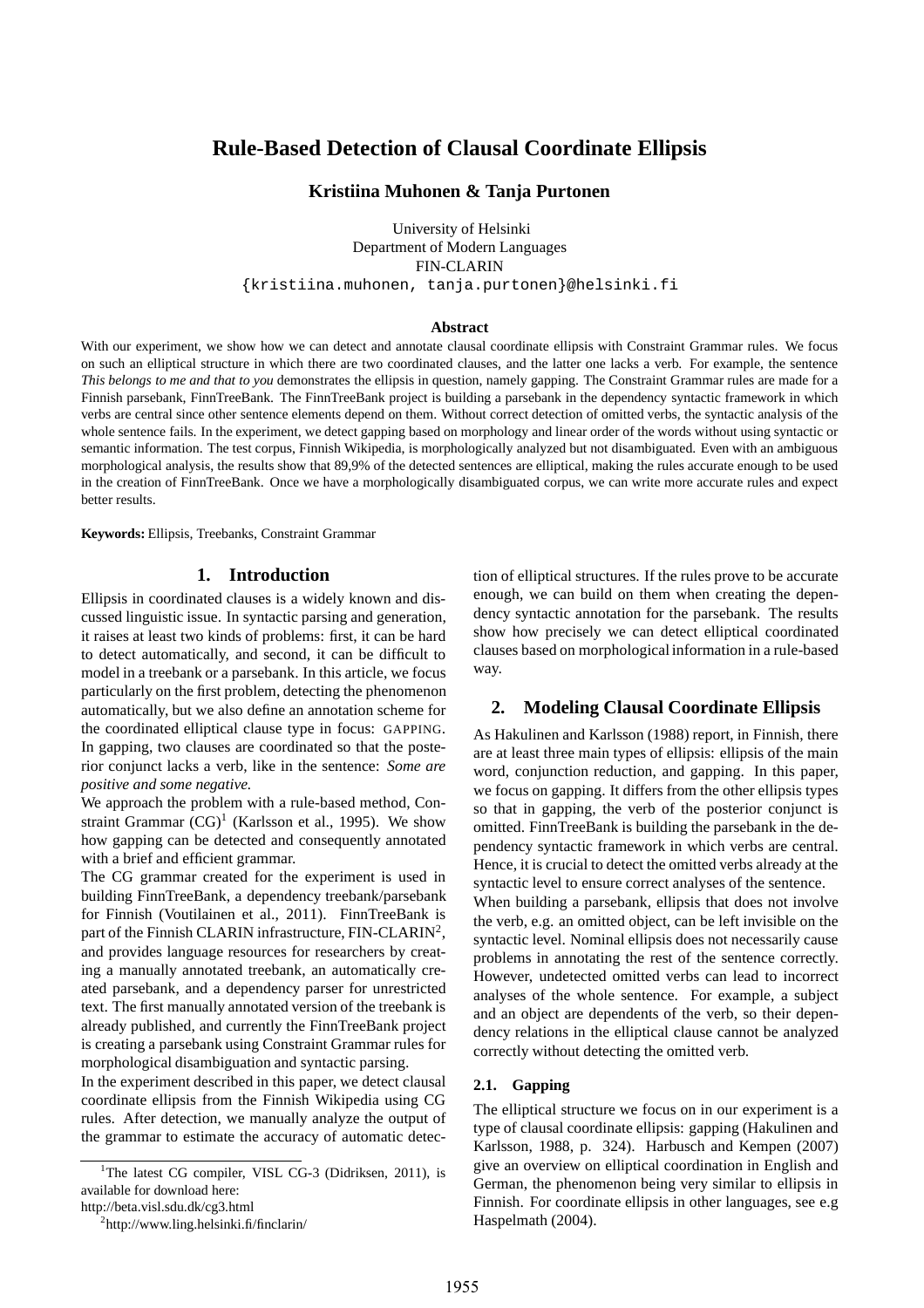In gapping, the posterior conjunct of a coordinated sentence lacks a verb, and the main verb is borrowed from the anterior conjunct. The whole finite verb (with its auxiliaries) is missing, distinguishing it from such verbal ellipsis in which the auxiliary is not omitted, e.g. *She has been to Sweden and he has not.*

Example (1) from the Finnish Wikipedia demonstrates gapping in Finnish.

(1) Päälaki vertex-NOM is flat-NOM and eyes-NOM big-NOM on tasainen ja silmät suuret. *The vertex is flat and the eyes big.*

Example (1) portrays the elliptical coordination we capture with the CG rules. In the posterior elliptical clause *silmät suuret (eyes big)*, the verb *on (is)* is omitted and borrowed from the main clause. Otherwise, the clause contains the same sentence elements as the main clause: the subject *silmät (eyes)* and the adjectival predicative *suuret*  $(big)$ , both in the nominative case  $(\text{nom})$ . As can be seen in Example (1), the verb does not have to occur in the same number in the two conjuncts: the actual verb in the anterior conjunct *on (is)* is in singular and the omitted verb of the posterior conjunct *ovat (are)* is in plural.

#### **2.2. FinnTreeBank's Annotation Scheme**

There is no straightforward way of parsing elliptical clauses in the dependency syntactic framework in which e.g. an object and a subject are always dependents of the verb. Generally, there are two main approaches to portraying elliptical elements in treebanks: adding the unrealized, omitted word, and then annotating the completed sentence (see e.g. Stanford scheme (de Marneffe et al., 2006) and (de Marneffe and Manning, 2008)), or annotating only realized words on the syntactic level (see e.g. Prague dependency treebank (Hajič, 1998)).

The FinnTreeBank project is building large-scale annotated corpora of authentic language. Therefore, we do not adopt the approach in which the sentences are modified and e.g. the "missing" verbs added. In other words, the annotation scheme of FinnTreeBank is based on surface syntax.

Example (2) demonstrates FinnTreeBank's annotation scheme for gapping.

(2) Talvet winters-NOM are generally cold-PAR and ovat yleensä kylmiä ja kesät summers-NOM warm-PAR lämpimiä. *Winters are generally cold and summers warm.*



We coordinate the first sentence element of the posterior conjunct with the morphologically equivalent sentence element in the main clause. Usually, and always in the experiment reported here, it means that we coordinate the subjects.

The subject of the elliptical posterior conjunct *kesät (summers)* is seen as a direct dependent of the subject of the

main clause *talvet (winters)*, and its function is COORDI-NATED ELLIPTICAL SUBJECT. The other sentence elements of the elliptical clause are directly linked to the subject of the elliptical clause: the partitive (PAR) predicative *lämpimiä (warm)* is a dependent of *kesät (summers)*.

Gapping can also occur in sentences with an elliptical subject (Hakulinen and Karlsson, 1988, p. 325). Though the main focus of this paper is on gapping, we portray the annotation scheme for the co-occurrence of gapping and an elliptical subject in Example (3).

(3) Hän lukee aamulla she reads morning-ADE paper-PAR and evening-ADE lehteä ja illalla kirjaa. book-PAR *She reads the paper in the morning and a book in the evening.*



The principles we follow for constructing the annotation scheme for gapping can also be applied in Example (3). The posterior conjunct is elliptical in two ways: it lacks both the verb *lukee (reads)* and the subject *hän (she)*. When gapping co-occurs with an elliptical subject, it is impossible to coordinate the subjects. In such cases, the first morphologically similar counterpart of the posterior conjunct *illalla (evening)* is coordinated with its counterpart in the main clause *aamulla (morning)*, both in the adessive case (ADE).

We ended up with the annotation solution described in Example (3) after consulting the future users of FinnTreeBank on the most intuitive annotation scheme for elliptical comparative clauses (Muhonen and Purtonen, 2011). The results of the user query suggest that the dependency is seen between the first equivalent words most frequently.

# **3. Rule-Based Detection of Gapping**

We will now move forward from the linguistic definition of gapping towards the rule based implementation of the phenomenon. We assume that since gapping can be defined linguistically, it can also be parsed using Constraint Grammar.

In Finnish, many of the elliptical contexts, including gapping, can be defined with the help of case markers, but e.g. in English, the same can be done with prepositions, like in the following sentence:

(4) This belongs **to** me and that **to** you.

The rule-based approach enables detecting elliptical coordination which can be difficult to parse correctly with statistical methods. For example, the Stanford parser<sup>3</sup> (de Marneffe et al., 2006) parses Example (4) so that the word chain *"me and that"* forms an NP.

<sup>3</sup> http://nlp.stanford.edu:8080/parser/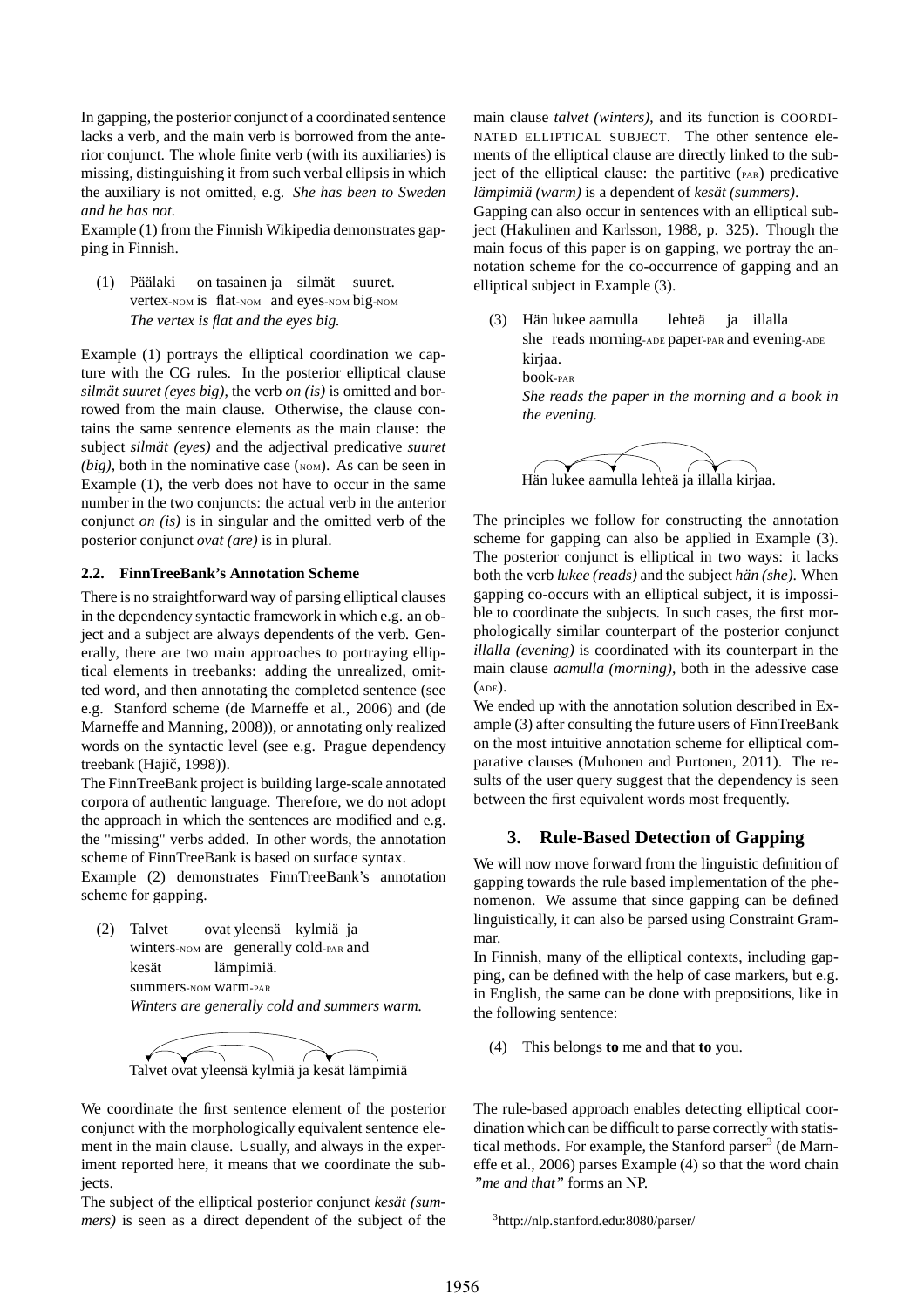### **3.1. Linguistic Cues**

Before we can write the Constraint Grammar for capturing gapping, we need to define the linguistic environment in which gapping occurs. In gapping, the elliptical clause contains at least two sentence elements that have counterparts in the main clause. We can thus detect the elliptical clauses based on the similarity of these counterparts.

Since we only have a morphologically analyzed corpus available that lacks any syntactic or semantic analysis, we have to base the detection of gapping solely on morphology. This sets restrictions on how expressive the CG rules can be and forces us to simplify the linguistic phenomena. Hence, the elliptical structures that we detect with the CG rules fit the following template: the first word is a subject of the main clause in the nominative case. The second word the rules find is an object, adverbial, or a predicative. This word has to be inflected in the same grammatical case as its counterpart in the main clause. Example (5) demonstrates a simplified example from the Wikipedia.

(5) Korkeus on 0,65 m ja leveys height-NOM is 0.65 m and width-NOM 0.60 m 0,60 m. *The height is 0.65 m and the width 0.60 m.*

In Example (5), the morphological cues for finding gapping are so clear that we can mark such structures with CG rules. We have to fix the linear order of words in the structure and set restrictions on what can occur between the two subjects in the nominative case.

Since we do not have a morphologically disambiguated corpus, where e.g. all adverbials would be marked, we cannot be sure of the dependency functions of the words. Finnish is a free constituent order language so the functions cannot be solved based on word order. To avoid erroneous analyses caused by this, we do not allow for anything to occur between the subject of the posterior conjunct and the conjunction or comma. That is, the word *leveys (width)* needs to directly follow the conjunction *ja (and)*.

In elliptical coordinated structures, the posterior conjoined clause usually contains words semantically related to their equivalents in the main clause. In Example (5), these semantically equivalent words are *korkeus (height)* and *leveys (width)*, and *0,65 m* and *0,60 m*. The existence of such counterparts lead us to assume that it would be easier to detect gapping if we could use semantic information in addition to morphology. However, at present, the treebank/parsebank does not contain any semantic or tectogrammatical level, and we aim at a precise and informative analysis already at the syntactic level. Hence, in this paper we test how precisely we can detect elliptical coordinated clauses only based on morphological information and the linear order of words.

## **3.2. CG Experiment**

To detect gapping, we created a short Constraint Grammar. The rules add a tag "ELL\_SUBJ" to the subject of the posterior conjoined clause. In Example (2), the rules add the tag to the word *kesät (summers)* indicating that the word is the subject of the elliptical clause. Analogously, in Example (5), the rules tag *leveys (width)* as the subject of the posterior elliptical conjunct. The purpose of the experiment

was not to capture each ellipsis type or to examine the frequency of the phenomena, but to demonstrate how CG rules can be used for detecting and annotating gapping.

The grammar contains two rules. However, the context conditions of CG rules are practically arbitrarily complex, so that the number of rules is not a good indicator of grammar coverage and complexity. Simply put, our rules capture gapping in the posterior conjunct described in Section 2: first a subject in the nominative case, then an object, adverbial, or a predicative in the same case as its counterpart in the main clause.

We tested our rules on the body text of the Finnish Wikipedia. The test corpus was a short extract (2%) from the Finnish Wikipedia. The rules were optimized to cover the phenomenon in the test corpus after several test runs

After the rules were optimized for the test corpus, they were applied to the whole Finnish Wikipedia. The corpus was preprocessed and morphologically analyzed using OMorFi (Pirinen, 2011), but not disambiguated. This means that words can have several morphological analyses of which only one is correct. Since the CG rules are based on grammatical cases, this causes problems. CG offers a special operator, the C flag, for restricting the rules to work on only such words that have a "safe" reading. Bick (2009) defines the safe flag as follows: *"A C (careful) condition attached to the position number means that the context condition has to be a safe (i.e. the only) reading of the cohort in question."* We use this option e.g. when finding nominative subjects: the context condition (1C N Nom) denotes an unambiguous noun in the nominative case to the right, that is, the right adjacent word. E.g. a word with both a noun and a verb reading in this position violates the context condition.

The context conditions in the CG grammar can be defined in an arbitrarily complex way so that the rules return structures that match very specific criteria. At this stage of development, the rules are defined so that they only match such occurrences of gapping that can be detected with morphological information only. Hence, the rules cover such gapping that is explicitly defined with the Constraint Grammar.

Since we require the semantically equivalent words, e.g. the adverbials of the two conjuncts, to be in the same grammatical case, we cannot capture all valid occurrences of gapping. Such a sentence is portrayed below in Example (6).

(6) Minä menen Espooseen ja sinä I-NOM go Espoo-ILL and you-NOM Vantaa-ALL Vantaalle. *I go to Espoo and you to Vantaa.*

In Finnish, the grammatical case of locative expressions containing proper nouns like city names differ from each other. Example (6) shows how Espoo and Vantaa are inflected in different locative cases when indicating direction of movement. Espoo inflects in the illative  $(ILL)$  case ("into (the inside of))", while Vantaa inflects in the allative (ALL) case ("onto"). The reason for this is that the inflection patterns have become established in the language and follow no particular pattern. In Example (6), if the city names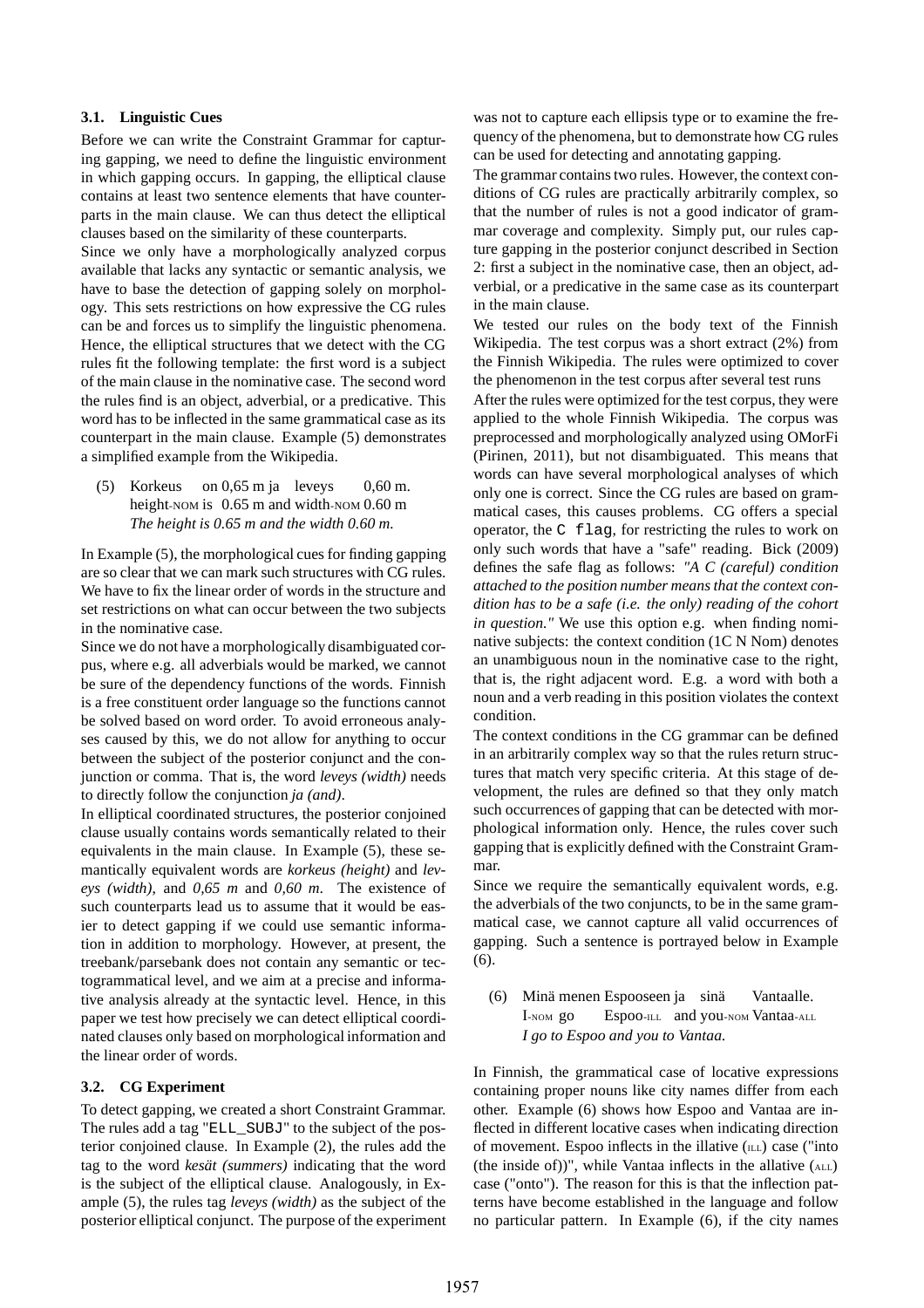Espoo and Vantaa would be analyzed as adverbials of location, we could base the CG rules on this information as well and broaden the coverage of our rules.

### **4. Results and Further Remarks**

We will now move on to discussing the results of the CG experiment. After calibrating the rules by running them on the test corpus, we ran the rules on the whole Finnish Wikipedia. Since gapping as a phenomenon is rather rare, we emphasize qualitative evaluation of the results.

#### **4.1. Success Rate**

The CG rules captured gapping 1 333 times from the Finnish Wikipedia. We evaluated the sentences captured by the rules by hand to see whether all 1 333 sentences actually are elliptical. Manual evaluation enables accurate classification of errors and allows us to assess the rules better.

The results of the experiment show that already a brief CG grammar succeeds in finding coordinate ellipsis. The results together with an error classification are shown in Table 1.

| <b>HITS</b> | N       | $\frac{0}{0}$ |
|-------------|---------|---------------|
| Correct     | 1 1 9 7 | 89.9%         |
| Title Error | 99      | 7.4%          |
| Other Error | 37      | 2,8%          |
| Total       | 1 3 3 3 | 100%          |

#### Table 1: Results

The CG rules succeed in revealing gapping in 1 197 cases out of the 1 333 retrieved sentences. This means that the success rate of the rules is 89,9%.

#### **4.2. Error Analysis**

Errors occur most frequently in sentences with titles and compounds, e.g. "Nobelist Curie" or "Playstation 3". Such sentences make up 73% of the errors. The frequency of these title errors can be explained by the fact that in Finnish, titles like "Nobelist" are not capitalized, making recognizing them more challenging. The rest, 27%, are miscellaneous mistakes where the rules cannot distinguish gapping correctly. Fixing these mistakes requires a thorough scrutiny of the context conditions of the rules.

Preliminary tests proved that proper names pose a similar problem to the title errors ("Nobelist Curie"). Sentences like *"He meets me and John Lee."* are structurally ambiguous: Is the posterior conjunct *"John Lee"* a coordinated elliptical clause, or does *"me and John Lee"* form an object NP? Initially, we ran the rules on the test corpus and saw that most of the mistakes (∼80%) occurred in sentences with proper names in the elliptical sentence. Because at this stage we do not want to focus on the ambiguity problem caused by proper names, we calibrated the rules so that sentences with them were disregarded. Should we have a finer-grained classification of proper names at our disposal, we could take them into account as well and capture more results with our rules.

27 % of the errors are classified "other errors". These errors are mostly caused by unspecific context conditions of the rules. We used a relatively small test corpus (2% of the Finnish Wikipedia) to optimize the rules. We corrected all other errors but title errors in the test phase by writing more accurate context conditions. However, the test corpus did not contain all structures that can be misinterpreted as gapping.

Out of the 37 "other errors", 14 were caused by the rules allowing any verb to occur after the equivalent words in the posterior conjunct. We did not limit the occurrence of verbs with stricter conditions because without morphological disambiguation some nouns and adverbs can have a verb reading as well. However, we did not mind some non-elliptical coordinated clauses beginning with the same sentence elements as elliptical coordinated clauses. This causes the following kind of erroneous gapping discoveries:

(7) Kilpailu competition-NOM comprise 16 sport-ELA part-NOM koostui 16 lajista, osa lajeista suoritettiin kahdesti. sport-ELA carried out twice *The competition comprises 16 sports, some sports were carried out twice.*

In Example (7), the latter clause *osa lajeista suoritettiin kahdesti* contains a verb and is not elliptical. Therefore it should not be analyzed as gapping. The error is caused by the nouns in both conjuncts inflecting in the same cases: a noun in the nominative case followed by a noun in the elative (ELA) case. Moreover, since we did not restrict the occurrence of a verb after the equivalent words in the posterior conjunct, the structure is falsely recognized as gapping.

Using the C flag of VISL CG-3, we can make the context conditions of the posterior conjunct stricter and exclude words with only verb readings. With this improvement, we can rule out 13 mistakes, fixing 10% of the errors in the corpus.

Other errors are more arbitrary, but we can make some general remarks on them as well. Many of the errors were uninteresting from the syntax's point of view. For example, the morphological analyzer does not recognize the case inflection of abbreviations correctly, but analyzes every abbreviation as a nominative. These wrong case markers result in incorrect gapping discoveries.

In addition to the errors caused by incorrect morphology or incomplete context conditions of the rules, there are some structures that are more complex to solve. For example, the following sentence is erroneously marked as gapping, and it is difficult to distinguish from the elliptical structure automatically, e.g.:

(8) Tuli fire-NOM destroyed part cabins-ELA and half-NOM tuhosi osan hyteistä ja puolet ruokasalista. dining hall-ELA *The fire destroyed some cabins and half of the dining hall.*

Tuli tuhosi osan hyteistä ja puolet ruokasalista.